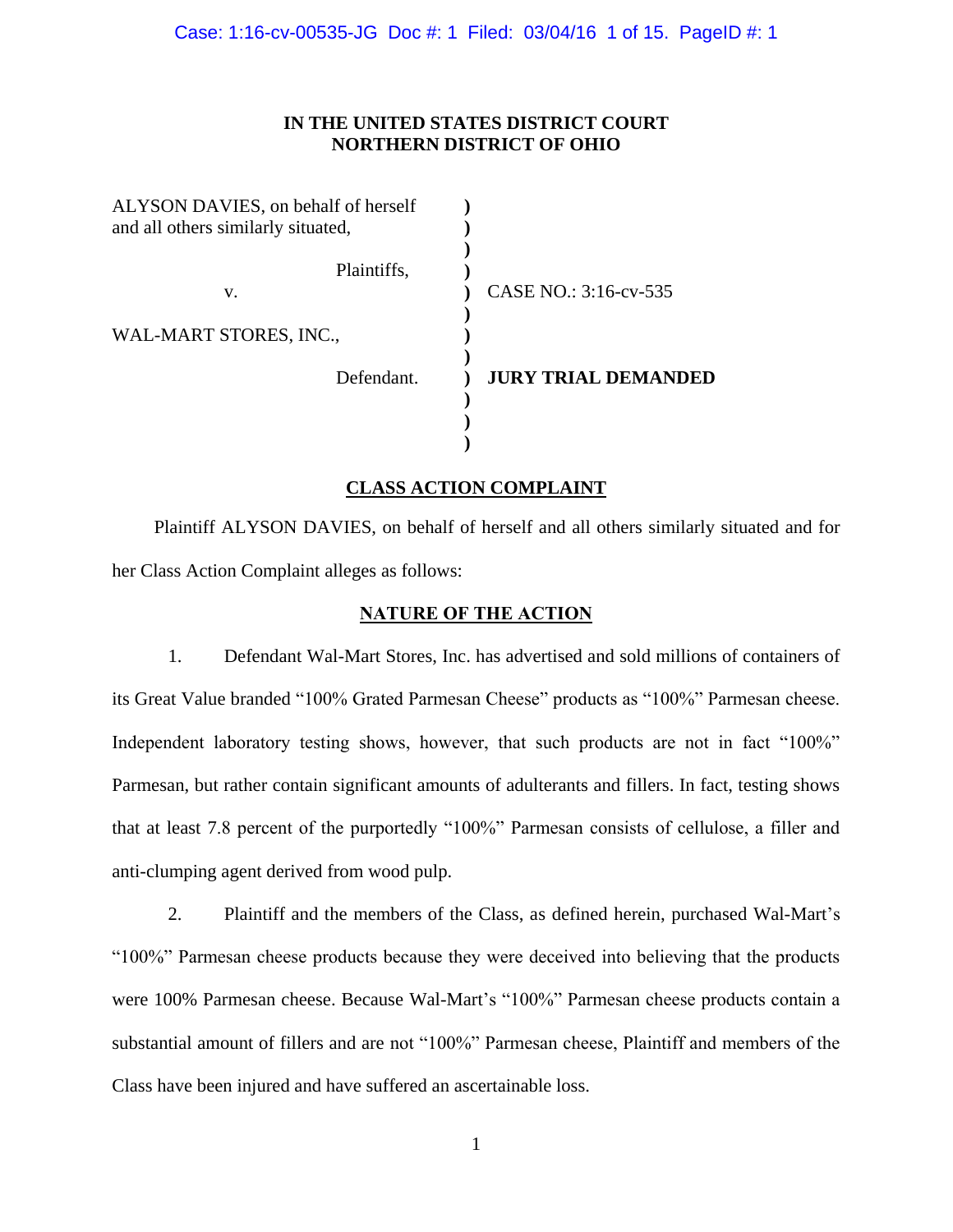### **PARTIES, JURISDICTION, AND VENUE**

3. This Court has subject matter jurisdiction pursuant to 28 U.S.C. §1332(d)(2)(A) because this case is a class action where the aggregate claims of all Members of the putative Classes are in excess of \$5,000,000.00, exclusive of interest and costs, and many of the Members of the putative Classes are citizens of different states than Defendant. This Court has subject matter jurisdiction pursuant to 28 U.S.C. §1332(d).

4. Venue is properly set in this District pursuant to 28 U.S.C. §1391(b) since Defendant transacts business within this judicial district. Likewise, a substantial part of the events giving rise to the claim occurred within this judicial district.

5. Consistent with the Due Process Clause of the Fifth and Fourteenth Amendments, the Court has personal jurisdiction over Defendant, because Defendant is present in the State of Ohio, such that requiring an appearance does not offend traditional notions of fair play and substantial justice.

6. This court has personal jurisdiction over Defendant pursuant to and consistent with the Constitutional requirements of Due Process in that Defendant, acting through its agents or apparent agents, committed one or more of the following:

- a. The transaction of any business within the state;
- b. The making of any contract within the state;
- c. The commission of a tortious act within this state; and
- d. The ownership, use, or possession of any real estate situated within this state.

7. Requiring Defendant to litigate these claims in Ohio does not offend traditional notions of fair play and substantial justice and is permitted by the United States Constitution. All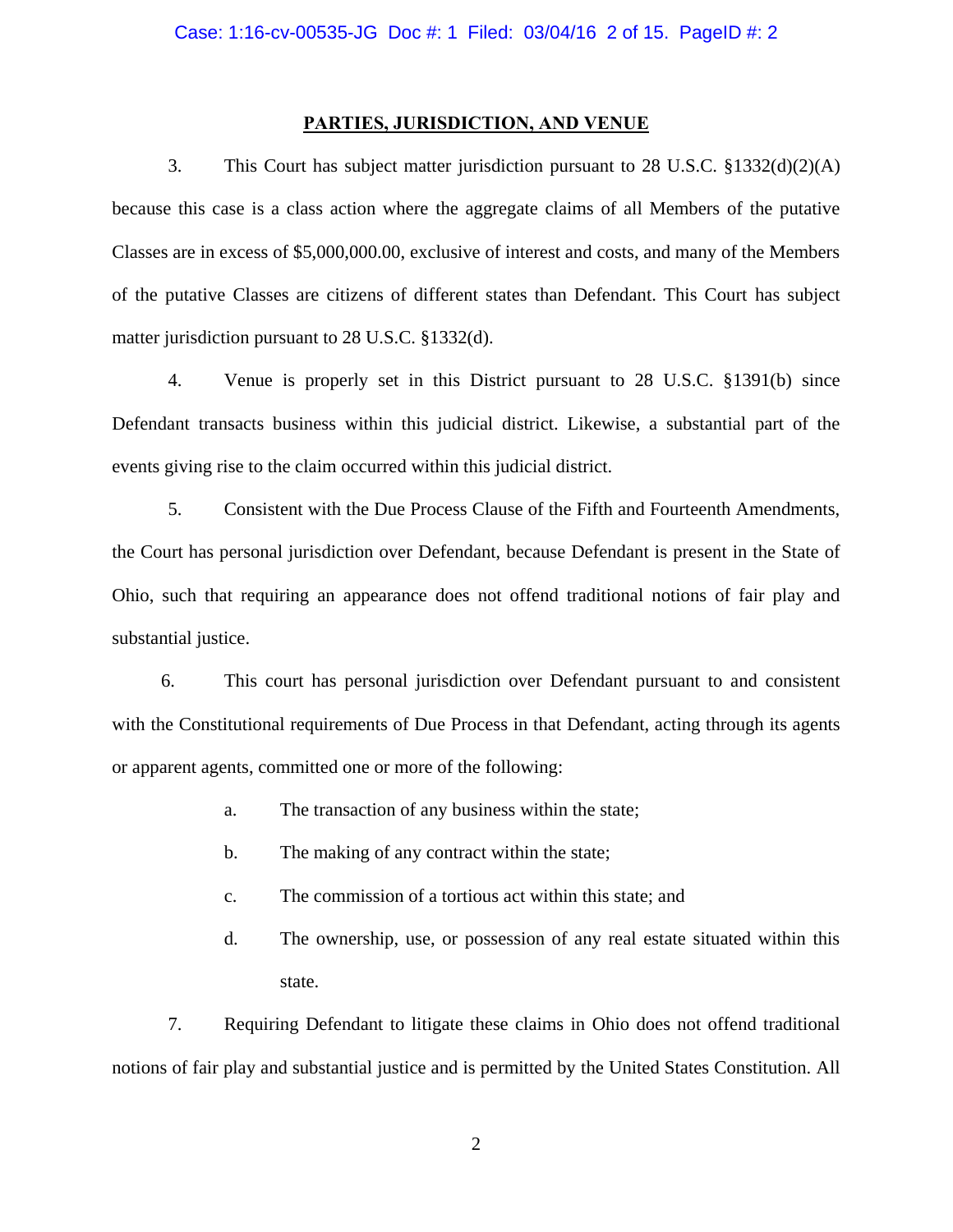### Case: 1:16-cv-00535-JG Doc #: 1 Filed: 03/04/16 3 of 15. PageID #: 3

Plaintiff and Class Members' claims arise in part from conduct Defendant purposefully directed to Ohio. On information and belief, Defendant's "100%" Parmesan cheese products are sold at hundreds of its retail locations throughout the State of Ohio. On information and belief, Defendant avails itself of numerous advertising and promotional materials regarding its defective products specifically intended to reach consumers in Ohio, including but not limited to advertisements on local Ohio television programs, advertisements on local Ohio radio broadcasts, advertisements on billboards in Ohio and advertisements in print publications delivered to consumers in the State of Ohio.

8. Plaintiff and Class Members' claims arise out of Defendant's design, marketing and sale of "100%" Parmesan cheese products in the State of Ohio.

9. Defendant regularly conducts or solicits business and derives substantial revenue from goods used or consumed in, inter alia, the State of Ohio.

10. Defendant Wal-Mart Stores, Inc. is a Delaware corporation with headquarters in Bentonville, Arkansas. Defendant maintains an agent for service of process at CT Corporation System, 1300 East 9<sup>th</sup> Street, Cleveland, Ohio 44114.

11. At all times relevant hereto, Defendant Wal-Mart Stores, Inc. was engaged in the business of designing, developing, manufacturing, testing, packaging, promoting, marketing, distributing, labeling, and/or selling "100%" Parmesan cheese products.

12. Upon information and belief, at all relevant times, Defendant Wal-Mart Stores, Inc. was present and doing business in the State of Ohio.

13. At all relevant times, Defendant Wal-Mart Stores, Inc., transacted, solicited, and conducted business in the State of Ohio and derived substantial revenue from such business.

14. At all times relevant hereto, Defendant Wal-Mart Stores, Inc. expected or should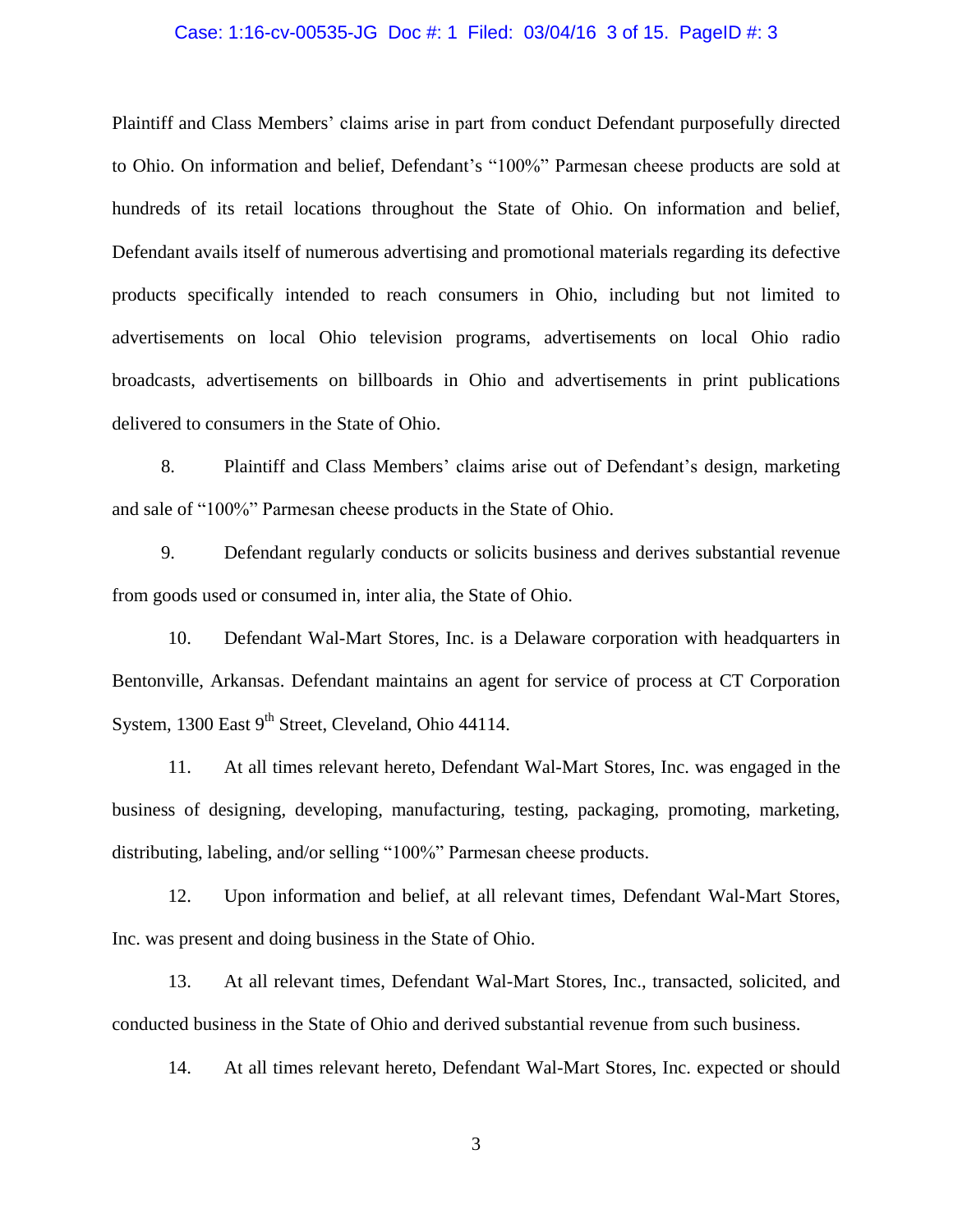#### Case: 1:16-cv-00535-JG Doc #: 1 Filed: 03/04/16 4 of 15. PageID #: 4

have expected that its acts would have consequences within the United States of America, and the State of Ohio in particular.

## **FACTUAL ALLEGATIONS**

15. Wal-Mart's grated Parmesan cheese products are advertised as consisting of only one, simple ingredient – "100%" Parmesan cheese.

16. Wal-Mart makes only one marketing representation on the label: the Product is "100%" Grated Parmesan Cheese. Consumers, including Plaintiff, reasonably rely on the label and believe Wal-Mart's statement that the Product consists of "100%" Parmesan cheese means that no substitutes or fillers are present in the container. Because the Product does in fact contain fillers and substitutes, the "100%" Parmesan claim is literally false and is also misleading to consumers, including Plaintiff.

17. Independent testing shows that at least 7.8 percent of the Product is not Parmesan cheese. Indeed, at least 7.8 percent of the Product is not even cheese of any kind, but is rather fillers and additives. In fact, at least 7.8 percent of the Product is cellulose, an anti-clumping agent derived from wood chips.

18. Defendant has made, and continues to make, unlawful, false, fraudulent, and misleading claims on the food labels of Wal-Mart's "100% Grated Parmesan Cheese" Products.

# **PLAINTIFFS' USE OF WAL-MART'S "100%" PARMESAN CHEESE PRODUCTS**

19. Plaintiff Alyson Davies is and was at all times alleged herein a citizen of the State of Ohio and currently resides in Bay Village, Ohio.

20. Plaintiff Alyson Davies purchased Wal-Mart's Great Value branded "100% Grated Parmesan Cheese" Products on numerous occasions, including but not limited to, in or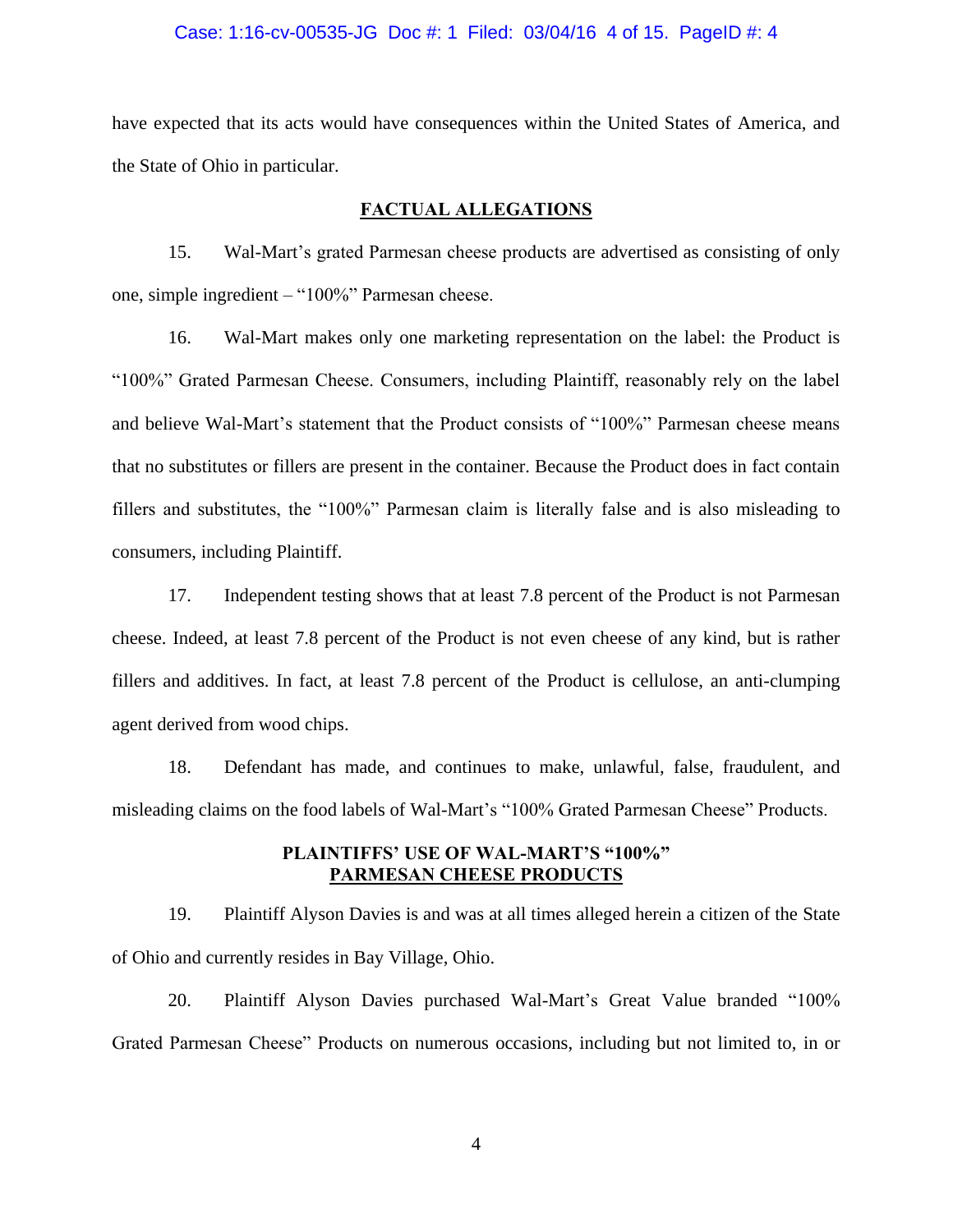Case: 1:16-cv-00535-JG Doc #: 1 Filed: 03/04/16 5 of 15. PageID #: 5

about 2015 within Bay Village, Ohio. Plaintiff Alyson Davies consumed Wal-Mart's "100% Grated Parmesan Cheese" Products in or about 2015 within Bay Village, Ohio.

# **CLASS ACTION ALLEGATIONS**

21. Plaintiff brings this action on her own behalf and, pursuant to Rule 23 of the Federal Rules of Civil Procedure, on behalf of the following class:

All persons who purchased Wal-Mart's Great Value branded "100% Grated Parmesan Cheese" Products in the United States of America for personal use.

22. As a further separate subclass ("Ohio Class"), Plaintiff also brings this action on behalf of purchasers who are domiciliary citizens of the state of Ohio, this subclass being defined as follows:

All persons who purchased Wal-Mart's Great Value branded "100% Grated Parmesan Cheese" Products in the State of Ohio for personal use.

Excluded from the Class are Defendant and its affiliates, parents, subsidiaries, employees, officers, agents, and directors. Also excluded is any trial judge who may preside over this cause.

23. The Members of the Class are so numerous that joinder of all Members is impracticable. On information and belief, hundreds of thousands of consumers have purchased Wal-Mart's "100% Grated Parmesan Cheese" Products. Disposition of the claims of the proposed Class in a class action will provide substantial benefits to both the parties and the Court.

24. The rights of each member of the proposed Class were violated in a similar fashion based upon Defendants' uniform wrongful actions and/or inaction.

25. The following questions of law and fact are common to each proposed Class Member and predominate over questions that may affect individual Class Members: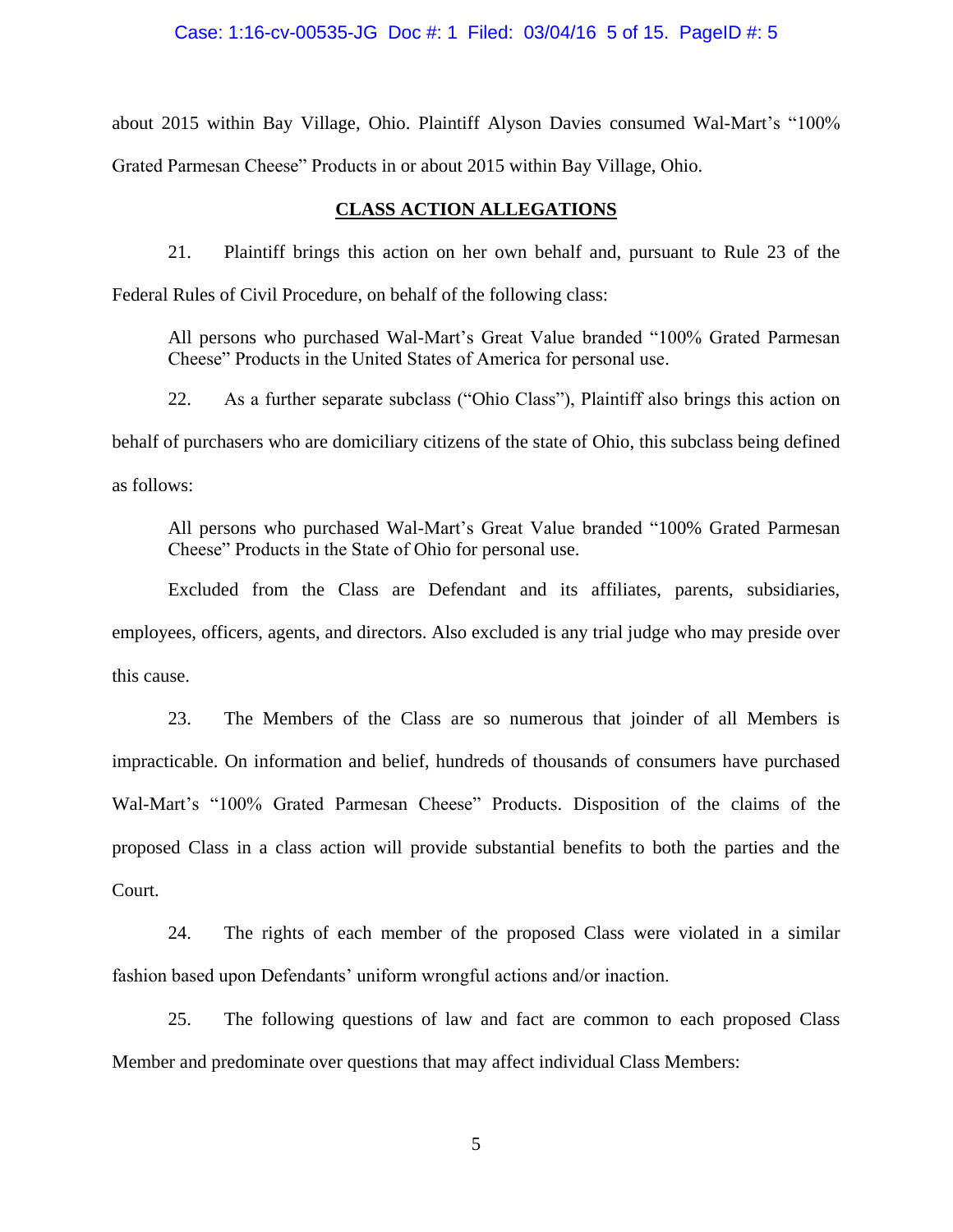- a. Whether Defendant engaged in marketing and promotional activities which were likely to deceive consumers by omitting, suppressing, and/or concealing the true content of Wal-Mart's "100% Grated Parmesan Cheese" Products;
- b. Whether Defendant omitted, suppressed, and/or concealed material facts concerning Wal-Mart's "100% Grated Parmesan Cheese" Products from consumers;
- c. What the fair market value of Wal-Mart's "100% Grated Parmesan Cheese" Products would have been throughout the class period but for Defendant's, its employees', agents', apparent agents', independent contractors', sales representatives', and/or liaisons', omissions, suppressions, and/or concealments concerning the true content of Wal-Mart's "100% Grated Parmesan Cheese" Products;
- d. Whether the prices which Defendant charged for Wal-Mart's "100% Grated Parmesan Cheese" Products throughout the class period exceeded the fair market value Wal-Mart's "100% Grated Parmesan Cheese" Products would have had but for Defendant's omissions, suppressions, and/or concealments;
- e. Whether Plaintiff and the Class were deprived of the benefit of the bargain in purchasing Wal-Mart's "100% Grated Parmesan Cheese" Products;
- f. Whether the excessive prices that Defendant charged for Wal-Mart's "100% Grated Parmesan Cheese" Products constituted unfair acts or practices in violation of the Ohio Deceptive Trade Practices Act;
- g. Whether Defendant's unconscionable actions occurred in connection with the Defendant's conduct of trade and commerce;
- h. Whether Defendant's omissions, suppressions, and/or concealments of the content of Wal-Mart's "100% Grated Parmesan Cheese" Products enabled Defendant to charge unfair or unconscionable prices for Wal-Mart's "100% Grated Parmesan Cheese" Products;
- i. Whether Defendant violated the Ohio Deceptive Trade Practices Act through its course of unfair and/or deceptive conduct as alleged herein;
- j. Whether Defendant was unjustly enriched at the expense of the Class members;
- k. Whether Defendant's conduct in violation of the Ohio Deceptive Trade Practices Act was willful and wanton; and
- l. Whether the Class has been damaged and, if so, the extent of such damages.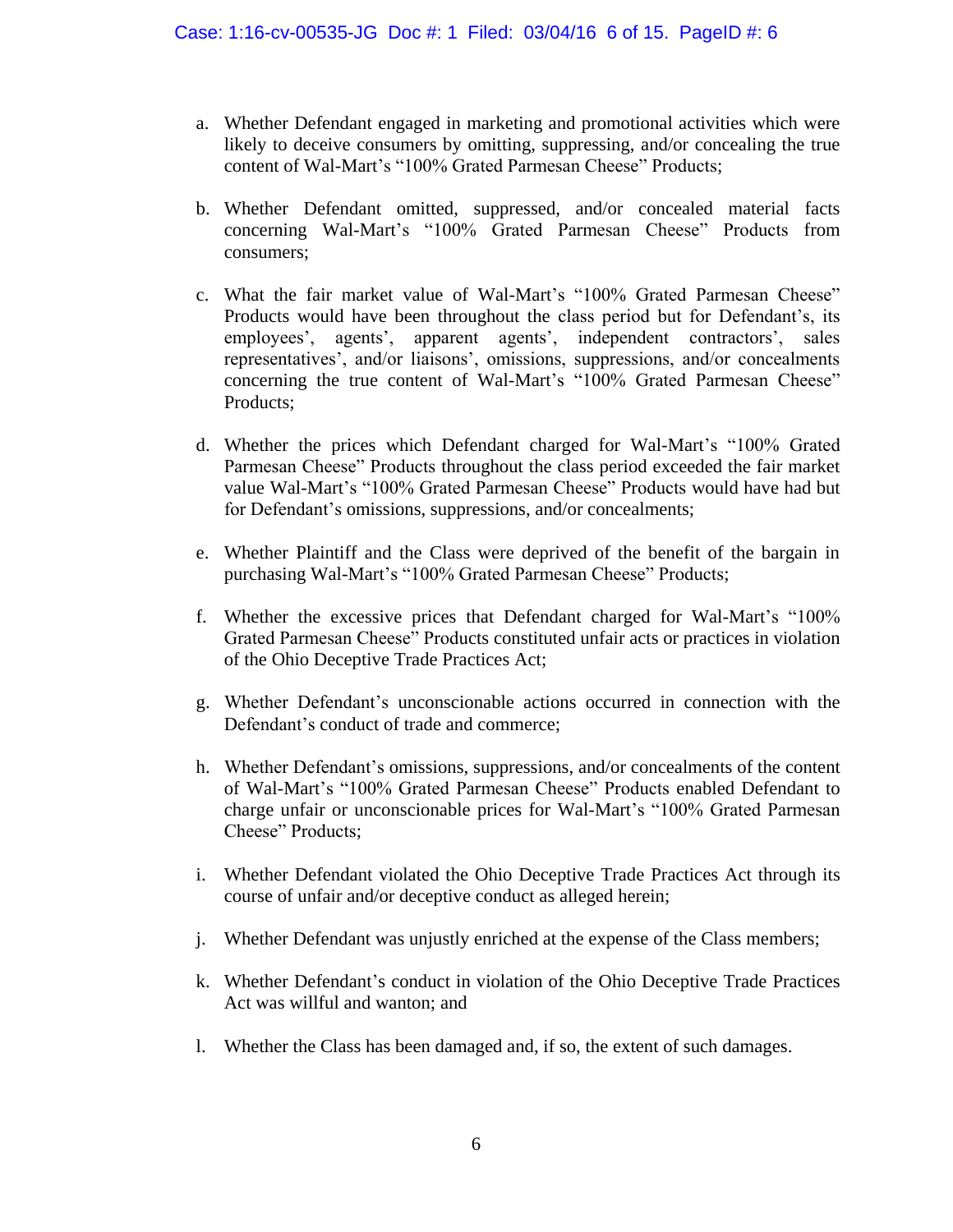#### Case: 1:16-cv-00535-JG Doc #: 1 Filed: 03/04/16 7 of 15. PageID #: 7

26. Plaintiff's claims are typical of the claims of absent Class Members. If brought individually, the claims of each Class Member would necessarily require proof of the same material and substantive facts, and seek the same remedies.

27. Plaintiff is willing and prepared to serve the Court and the proposed Class in a representative capacity. Plaintiff will fairly and adequately protect the interest of the Class and have no interests adverse to, or which directly and irrevocably conflicts with, the interests of other Members of the Class. Further, Plaintiff has retained counsel experienced in prosecuting complex class action litigation.

28. Defendant has acted or refused to act on grounds generally applicable to the proposed Class, thereby making appropriate equitable relief with respect to the Class.

29. A class action is superior to other available methods for the fair and efficient adjudication of this controversy because individual claims by the Class Members are impractical, as the costs of prosecution may exceed what any Class Member has at stake.

30. Members of the Class are readily ascertainable through Defendant's records and files and from other sources.

31. Prosecuting separate actions by individual Class Members would create a risk of inconsistent or varying adjudications that would establish incomparable standards of conduct for Defendant. Moreover, adjudications with respect to individual Class Members would, as a practical matter, be dispositive of the interests of other Class Members.

### **TOLLING OF THE STATUTE OF LIMITATIONS**

32. The filing of this Class Action Complaint serves to toll and preserve the claims of the Class and other purchasers who were defrauded and injured by Defendant's wrongful and unlawful acts, and the commencement of this action suspends the applicable statute of limitations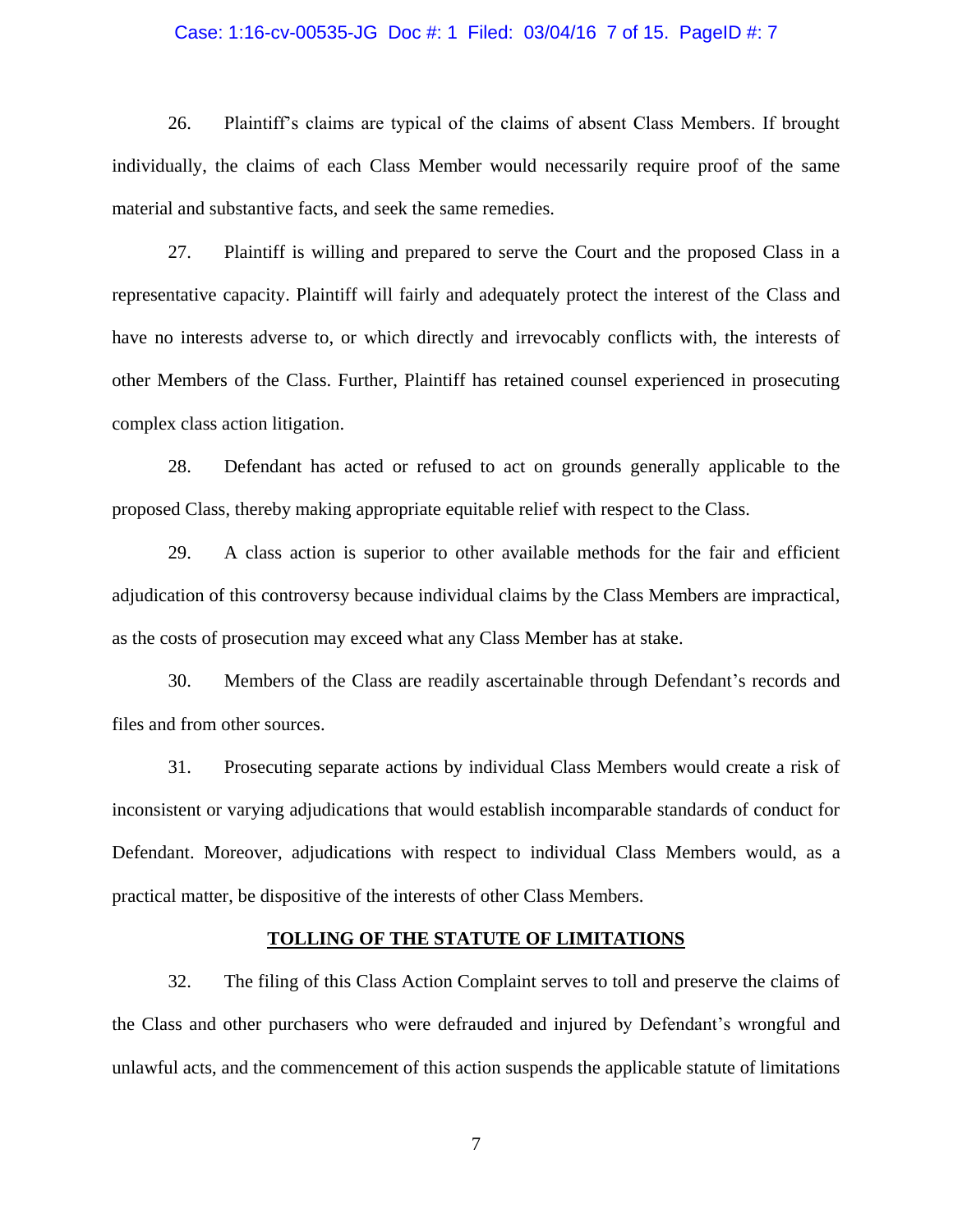#### Case: 1:16-cv-00535-JG Doc #: 1 Filed: 03/04/16 8 of 15. PageID #: 8

as to all asserted members of the Class who would have been parties had the suit been permitted to continue as a class action until a district judge declines to certify a class, or certifies a class that excludes particular persons.

33. Defendant at all relevant times knew or should have known of the problems and defects with Wal-Mart's "100% Grated Parmesan Cheese" Products, and the falsity and misleading nature of Defendants' statements, representations and warranties with respect to Wal-Mart's "100% Grated Parmesan Cheese" Products. Defendant concealed and failed to notify Plaintiff, the Class members, and the public of such defects.

34. Any applicable statute of limitation has therefore been tolled by Defendant's knowledge, active concealment and denial of the facts alleged herein, which behavior is ongoing.

# **COUNT I Ohio Deceptive Trade Practices Act**

35. Plaintiff and Class Members incorporate by reference each and every paragraph of this Complaint as if fully set forth herein and further alleges as follows.

36. This Count is brought pursuant to the Ohio Deceptive Trade Practices Act, §4165.01 et seq.

37. At all times material hereto, Plaintiff, Defendants and Class Members were persons within the meaning of Ohio Rev. Code Ann. §4165.01(D).

38. The Ohio Deceptive Trade Practices Act, §4165.02, provides in pertinent part that:

A person engages in a deceptive trade practice when, in the course of the person's business, vocation, or occupation, the person … [r]epresents that goods or services have sponsorship, approval, characteristics, ingredients, uses, benefits, or quantities that they do not have.

39. Beginning the first date Defendant placed its "100% Grated Parmesan Cheese" Products into the stream of commerce in Ohio and continuing through the present,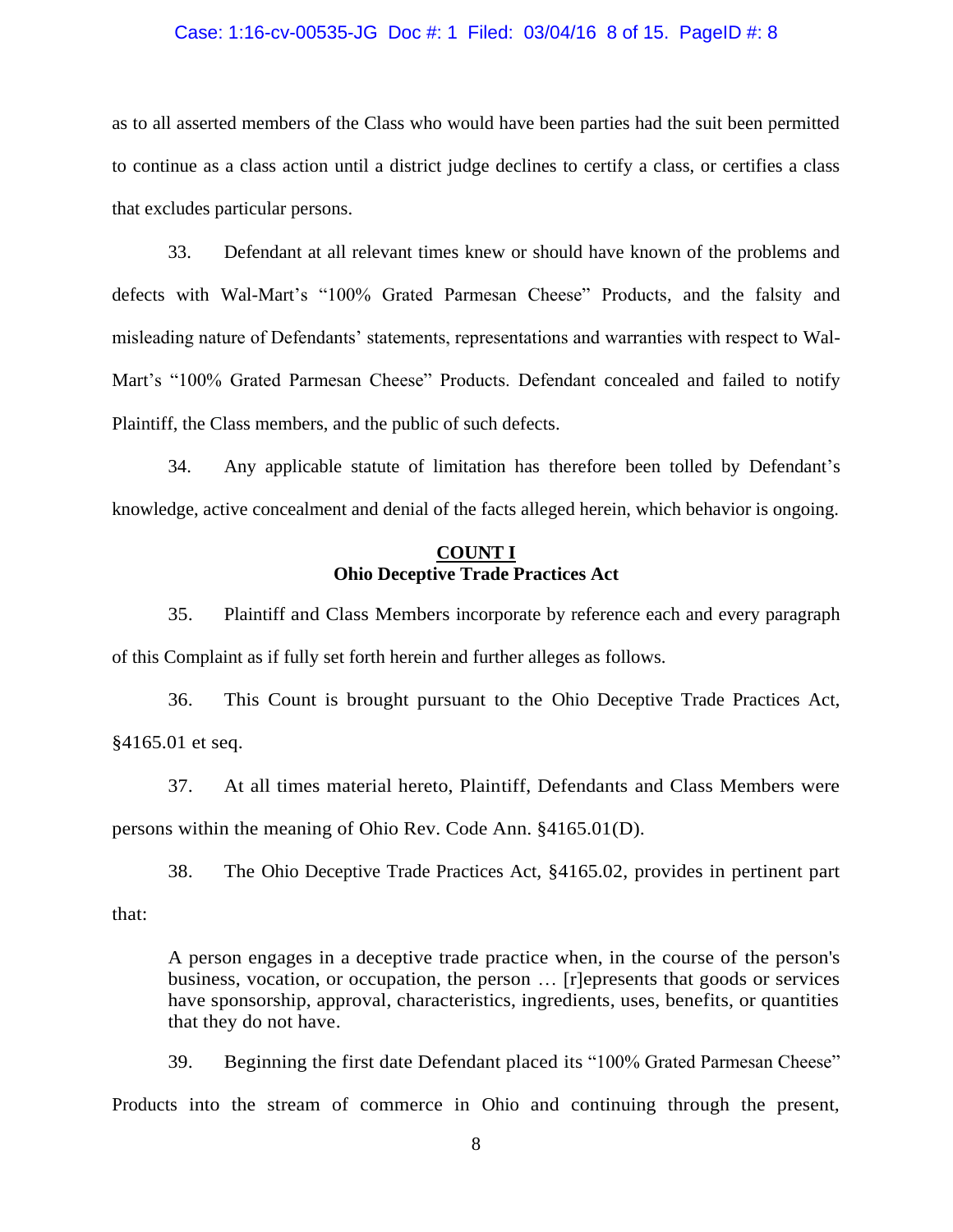#### Case: 1:16-cv-00535-JG Doc #: 1 Filed: 03/04/16 9 of 15. PageID #: 9

Defendant, by and through its employees, agents, apparent agents, and/or sales representatives, engaged in concealment, suppressions, and/or omissions, misrepresentations, unlawful schemes and courses of conduct intended to induce Plaintiff and members of the Class to purchase Defendant's "100% Grated Parmesan Cheese" Products through one or more of the following unfair and/or deceptive acts and/or practices:

- a. Knowingly, intentionally, and/or recklessly omitted, suppressed, and/ or concealed the content and ingredients of Wal-Mart's "100% Grated Parmesan Cheese" Products;
- b. Knowingly, intentionally, and/or recklessly omitted, suppressed, and/or concealed the true nutritional value of Wal-Mart's "100% Grated Parmesan Cheese" Products;
- c. Knowingly, intentionally, recklessly, or negligently omitted proper labels from being placed on its packaging, or otherwise calling attention to the actual ingredients in Wal-Mart's "100% Grated Parmesan Cheese" Products;
- d. Omitted, suppressed, and/or concealed the content and ingredients of the Wal-Mart's "100% Grated Parmesan Cheese" Products it manufactured, marketed, promoted, distributed, and/or sold.

40. The facts which Defendant omitted, suppressed, and/or concealed as alleged in the preceding paragraph were material in that they concerned facts that would have been important to a reasonable consumer in making a decision whether to purchase Wal-Mart's "100% Grated Parmesan Cheese" Products.

41. Defendants' conduct as alleged in the preceding paragraphs was unfair in that it (1) offended public policy; (2) it was immoral, unethical, oppressive, and/or unscrupulous; and/or (3) it caused substantial economic injury to consumers, namely Plaintiff and members of the Class.

42. Defendant's unfair and/or deceptive acts and/or practices alleged in the preceding paragraph occurred in connection with Defendant's conduct of trade and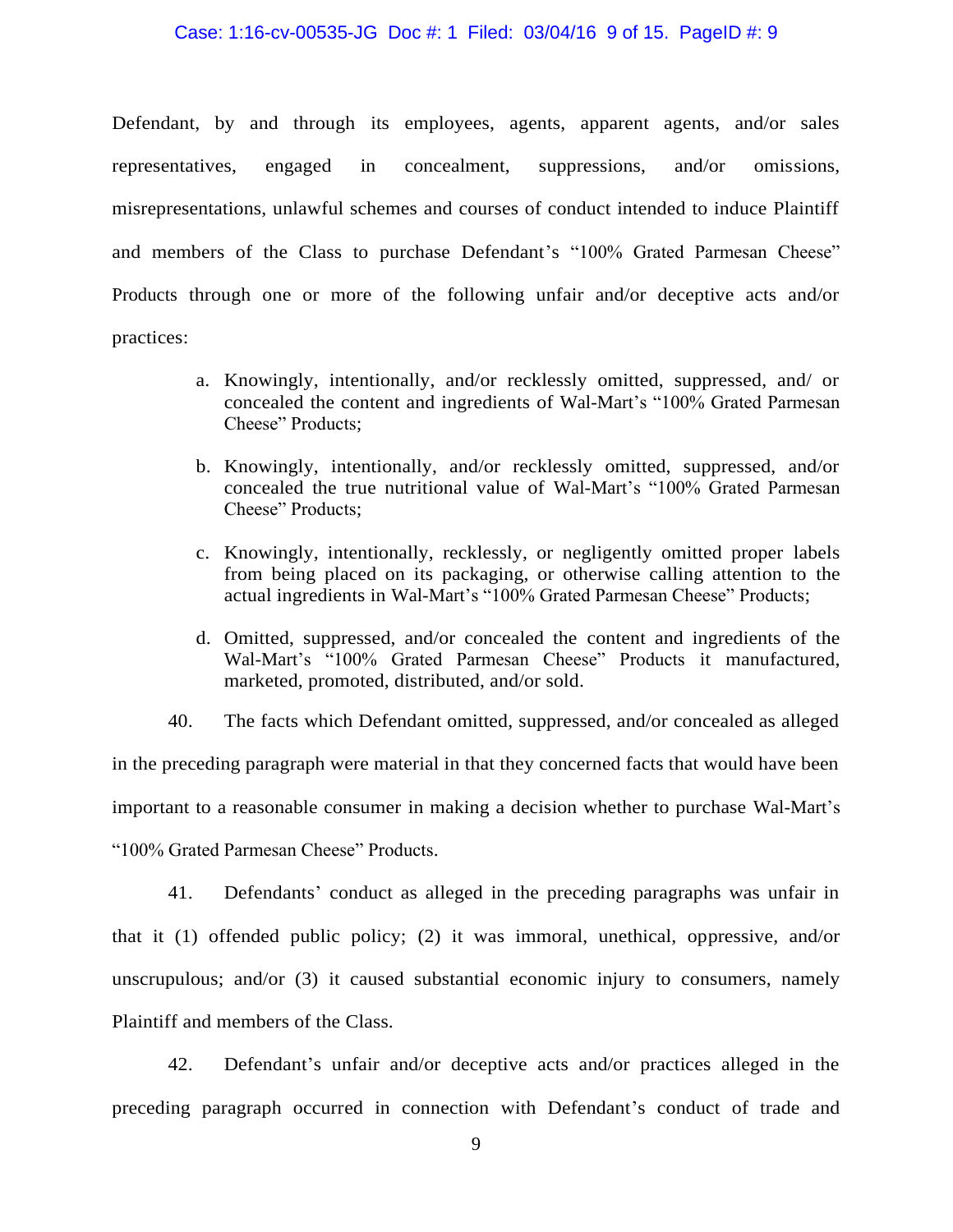### Case: 1:16-cv-00535-JG Doc #: 1 Filed: 03/04/16 10 of 15. PageID #: 10

commerce in Ohio.

43. Defendant intended for Plaintiff and members of the Class to purchase Defendant's "100% Grated Parmesan Cheese" Products in reliance upon Defendant's unfair and/or deceptive acts and/or practices in the marketing, promotion, and sale of its Wal-Mart's "100% Grated Parmesan Cheese" Products.

44. Defendant's unfair and/or deceptive acts and/or practices were committed with willful and wanton disregard for whether or not Plaintiff and members of the Class would actually receive an appropriate product.

45. Defendant's unfair and/or deceptive acts and/or practices violate the Ohio Deceptive Trade Practices Act, §4165.01 et seq.

46. As a direct and proximate result of Defendant's unfair and/or deceptive acts and/or practices, Plaintiff and members of the Class did not receive a safe and/or effective product when they purchased Wal-Mart's "100% Grated Parmesan Cheese" Products.

47. Plaintiff and members of the Class have suffered actual damages in an amount to be proven at trial, including all compensatory damages, punitive damages, attorney's fees and costs.

WHEREFORE, Plaintiff and the Class pray for Judgment in their favor and against Defendant on this Count I of their Complaint; for actual and compensatory damages; for punitive or exemplary damages; for costs, expenses and attorney fees as allowed by law; and for such other and further relief as this Court deems just and proper.

## **COUNT II UNJUST ENRICHMENT**

48. Plaintiff and Class Members incorporate by reference each and every paragraph of this Complaint as if fully set forth herein and further alleges as follows.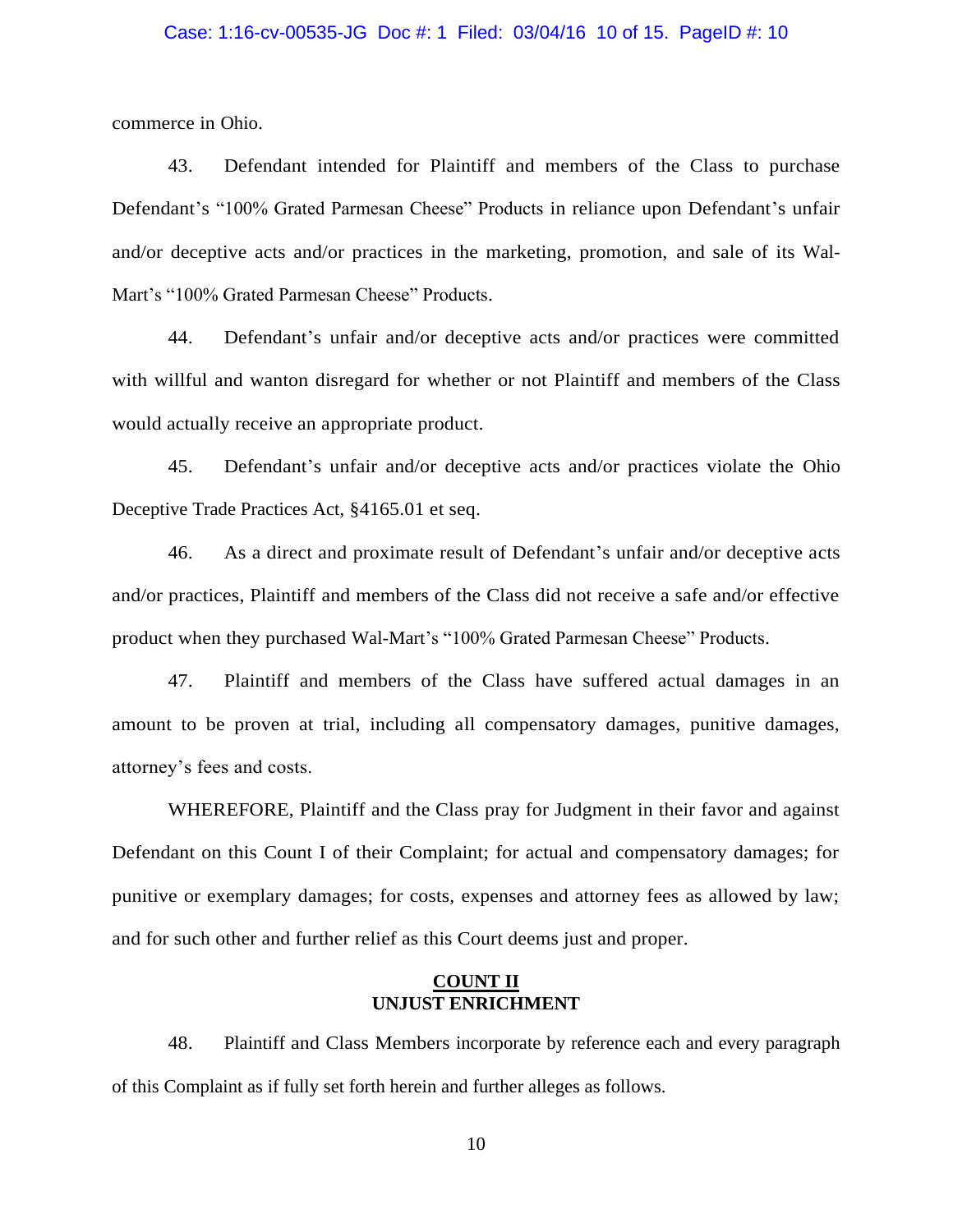### Case: 1:16-cv-00535-JG Doc #: 1 Filed: 03/04/16 11 of 15. PageID #: 11

49. As stated with more particularity above, Defendant embarked on and carried out a common scheme of marketing and selling Wal-Mart's "100% Grated Parmesan Cheese" Products by omitting, suppressing, and/or concealing the true content of Wal-Mart's "100% Grated Parmesan Cheese" Products.

50. Defendant's practices were designed to result in Plaintiff and members of the Class purchasing Wal-Mart's "100% Grated Parmesan Cheese" Products.

51. Defendant's practices further resulted in Plaintiff and members of the Class purchasing Wal-Mart's "100% Grated Parmesan Cheese" Products without understanding the true content of Defendant's products or Defendant's omissions, suppressions, and/or concealment of material terms to increase its own ill-gotten profits.

52. The monies paid by Plaintiff and the Class Members to Defendant in the purchase of Wal-Mart's "100% Grated Parmesan Cheese" Products conferred substantial benefits upon Defendant. Defendant knew of and appreciated the benefits conferred upon it by Plaintiff and the Class and accepted and retained these benefits, which, in justice and fairness, should be refunded and paid over to Plaintiff and the Class in an amount to be proven at trial.

WHEREFORE, Plaintiff and the Class pray for Judgment in their favor and against Defendant on this Count II of their Complaint; for actual and compensatory damages; for punitive or exemplary damages; for costs, expenses and attorney fees as allowed by law; and for such other and further relief as this Court deems just and proper.

# **COUNT III VIOLATION OF MAGNUSSON-MOSS WARRANTY ACT 15 U.S.C. §2301 et seq. ("MMWA")**

53. Plaintiff and Class Members incorporate by reference each and every paragraph of this Complaint as if fully set forth herein and further alleges as follows.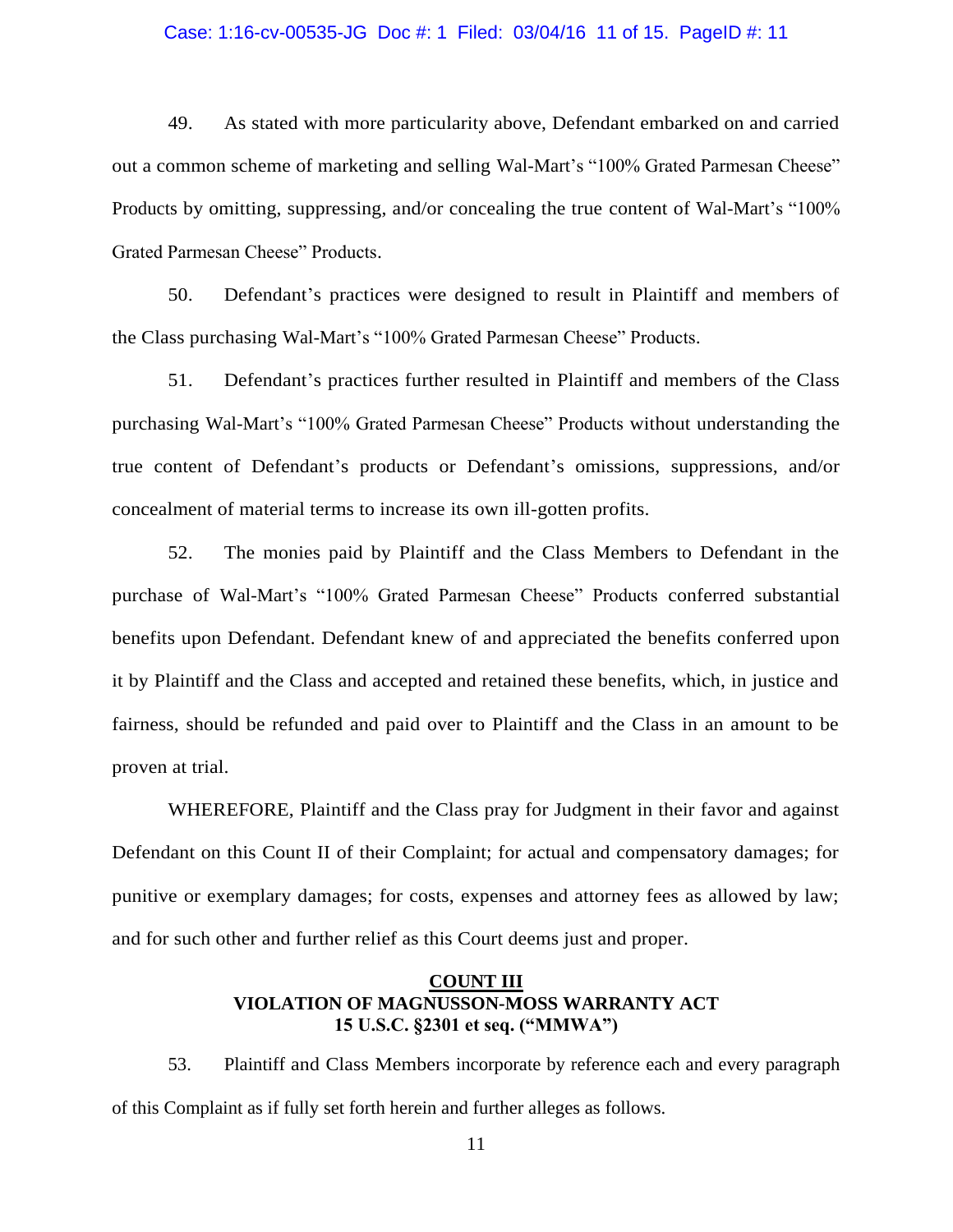### Case: 1:16-cv-00535-JG Doc #: 1 Filed: 03/04/16 12 of 15. PageID #: 12

54. At all times relevant hereto, there was in full force and effect the Magnuson-Moss Warranty Act, 15 U.S.C. §2301, et seq. ("MMWA").

55. The Product is a consumer product within the meaning of 15 U.S.C. §2301(1).

56. Plaintiff and Class Members are consumers as defined in 15 U.S.C. §2301(3). They are consumers because they are persons entitled under applicable state law to enforce against the warrantors the obligations of their express and implied warranties.

57. Defendant is a supplier and warrantor within the meaning of 15 U.S.C. §§2301(4),  $(5).$ 

58. Pursuant to 15 U.S.C. §2310(e), Plaintiff is entitled to bring this class action and is not required to give Defendant or any of them notice and an opportunity to cure until such time as the Court determines the representative capacity of Plaintiff pursuant to Rule 23 of the Federal Rules of Civil Procedure.

59. In connection with the sale of the Product, Defendant gave multiple written warranties as defined in 15 U.S.C. 2301(6), including but not limited to the written warranties enumerated in the foregoing incorporated paragraphs.

60. In connection with the sale of the Product, Defendant gave multiple implied warranties as defined in 15 U.S.C. §2301(7), included but not limited to the implied warranty of merchantability and the implied warranty of fitness for a particular purpose. As a part of the implied warranty of merchantability, Defendant warranted that the Product was fit for its ordinary purpose as a "100% Grated Parmesan Cheese" Product, would pass without objection in the trade as designed, manufactured and marked, and was adequately contained, packaged, and labeled. As part of the implied warranty of fitness for a particular purpose, Defendants warranted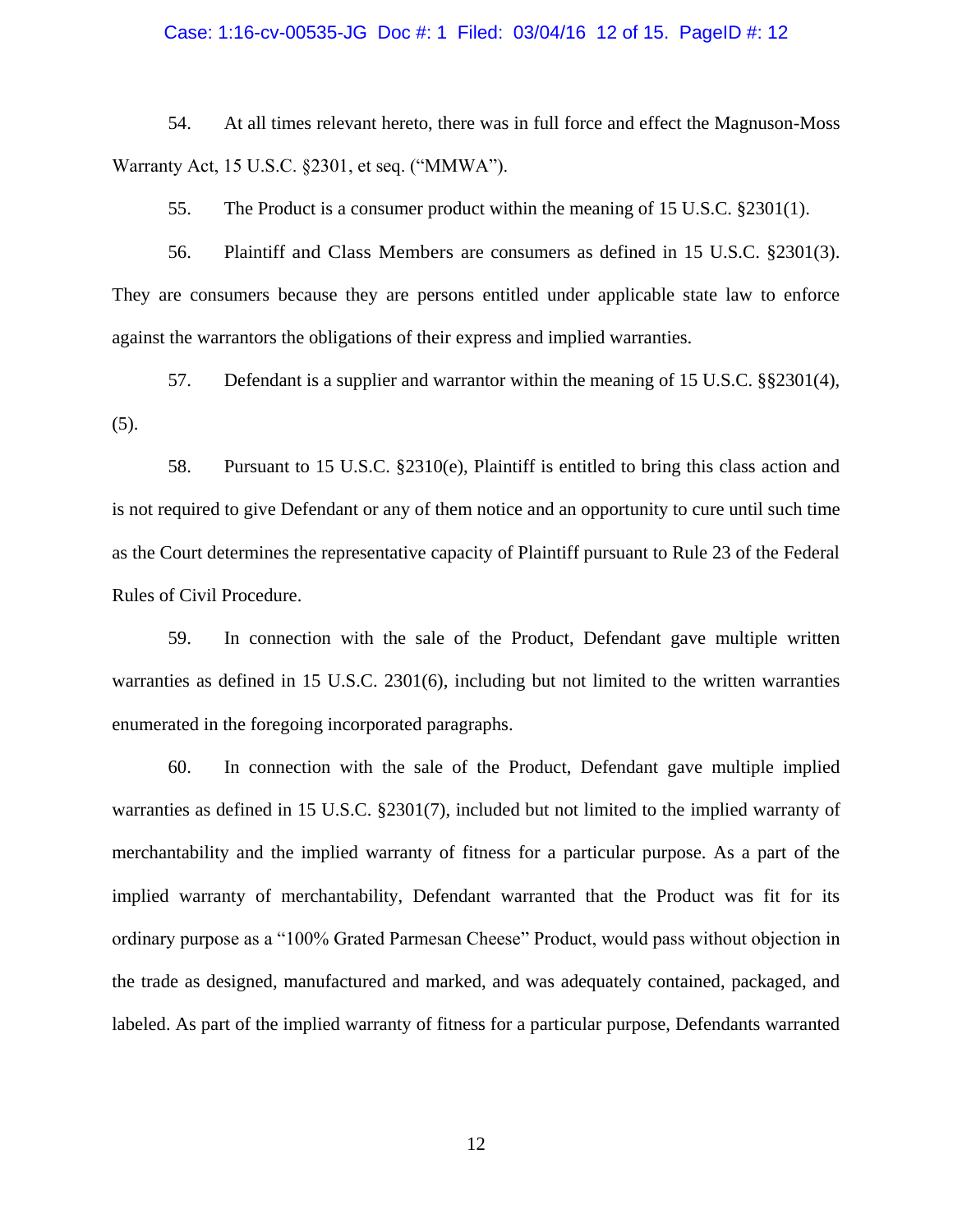### Case: 1:16-cv-00535-JG Doc #: 1 Filed: 03/04/16 13 of 15. PageID #: 13

that the Product was a "100% Grated Parmesan Cheese" Product as set forth in the incorporated allegations.

61. Defendant is liable to Plaintiff and the Class members pursuant to 15 U.S.C.  $\S2310(d)(1)$ , because they breached all written warranties and all implied warranties, including implied warranties of merchantability and implied warranties of fitness for a particular purpose.

62. Specifically, but without limitation, among the express warranties Defendants breached were that the Product is a "100% Grated Parmesan Cheese" Product; the true nutritional value of Wal-Mart's "100% Grated Parmesan Cheese" Products; and/or that the Product is free of adulterants and fillers.

63. In much the same vein and for many of the same reasons and circumstances of material fact, Defendant has breached all implied warranties, including the implied warranty of merchantability. The Product is not fit for the ordinary purpose for which it is used, namely as a "100% Grated Parmesan Cheese" Product.

64. Defendant also breached the implied warranty of merchantability as the Product would not pass without objection in the trade, for a variety of separate and independent inadequacies, including the Product's false labeling. The Product cannot pass in the trade as suitable given these defects, deficiencies, and falsehoods.

65. Again similarly, the Product breached the implied warranty of merchantability as being inadequately and improperly contained, packaged, and labeled. The Product was packaged and labeled as a "100% Grated Parmesan Cheese" Product, when it is not. Rather, it contains a significant amount of fillers and adulterants. These deficiencies and falsehoods, and others as incorporated herein, breach the implied warranty of merchantability.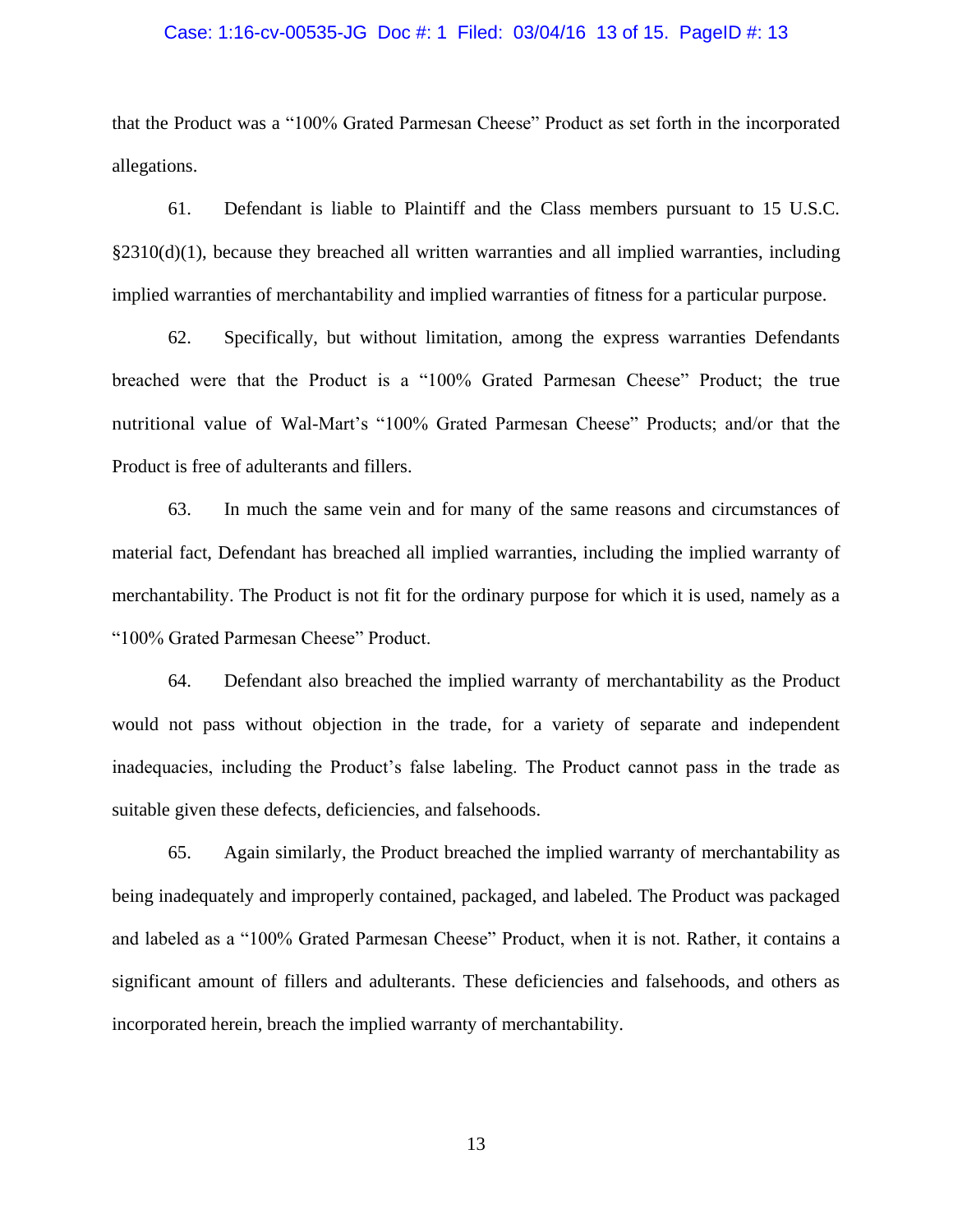### Case: 1:16-cv-00535-JG Doc #: 1 Filed: 03/04/16 14 of 15. PageID #: 14

66. As the proximate cause and legal result of the breach of the aforementioned warranties regarding the Product as manufactured and/or supplied and/or distributed by Defendant and as a direct and legal result of the conduct of Defendant described herein, Plaintiff and the Class have been damaged directly, incidentally, and consequentially, including but not limited to the price paid for the Product.

WHEREFORE, Plaintiff and the Class pray for Judgment in their favor and against Defendant on this Count III of their Complaint; for actual and compensatory damages; for punitive or exemplary damages; for costs, expenses and attorney fees as allowed by law; and for such other and further relief as this Court deems just and proper.

#### **JURY TRIAL DEMAND**

Plaintiff and Class Members demand a jury trial as to all claims and issues triable of right by a jury.

#### **PRAYER FOR RELIEF**

WHEREFORE, Plaintiff and Members of the proposed Class pray that this Honorable Court do the following:

A. Certify the matter as a class action pursuant to the provisions of Rule 23 of the Federal Rules of Civil Procedure and order that notice be provided to all Class Members;

B. Designate Plaintiff as representative of the Class and the undersigned counsel as Class Counsel;

C. Award Plaintiff and the Class compensatory and punitive damages in an amount to be determined by the trier of fact;

D. Award Plaintiff and the Class statutory interest and penalties;

E. Award Plaintiff and the Class appropriate injunctive and/or declaratory relief;